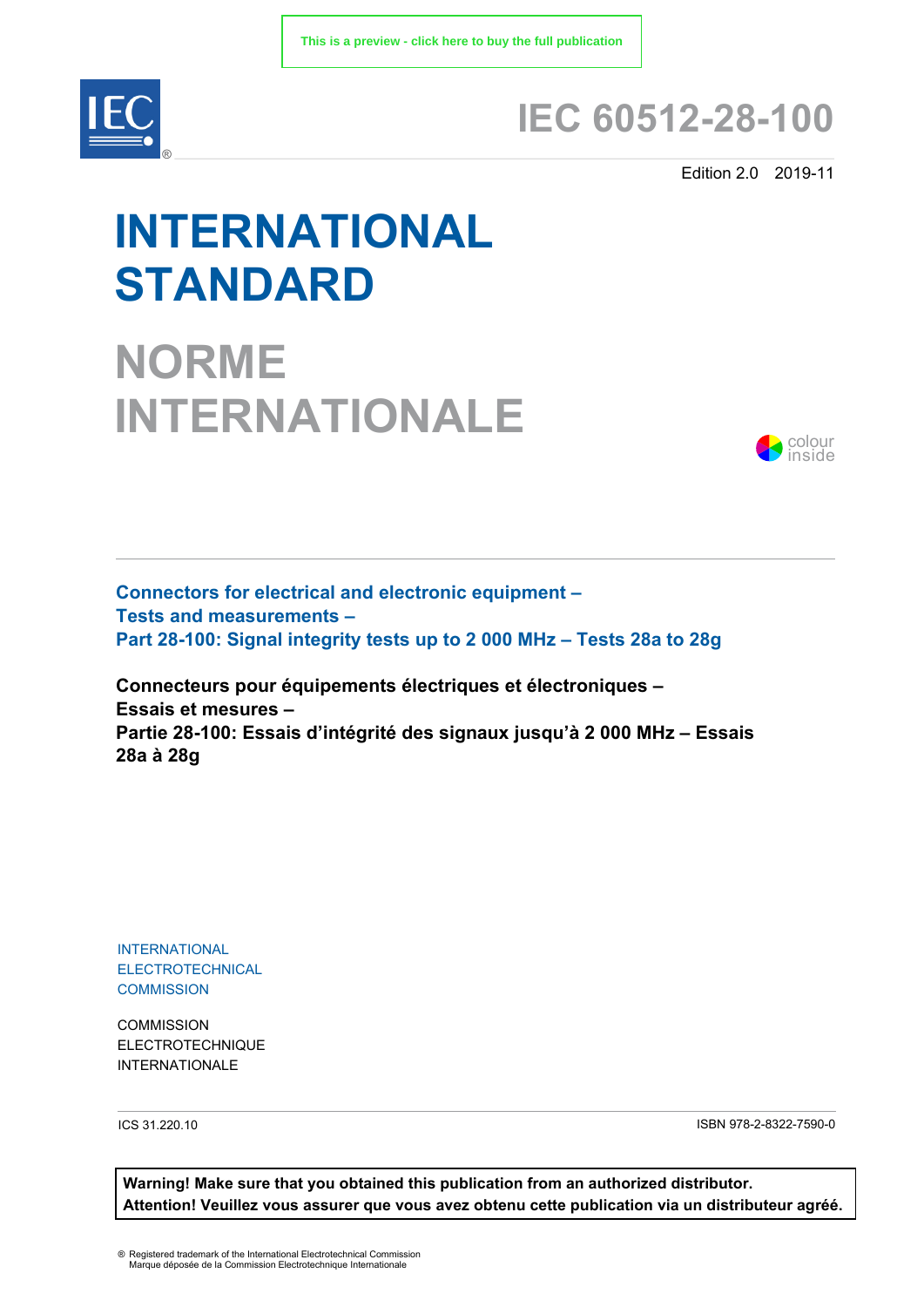$-2-$ 

IEC 60512-28-100:2019 © IEC 2019

# CONTENTS

| 1 |        |  |                                                                      |  |
|---|--------|--|----------------------------------------------------------------------|--|
| 2 |        |  |                                                                      |  |
| 3 |        |  |                                                                      |  |
|   | 3.1    |  |                                                                      |  |
|   | 3.2    |  |                                                                      |  |
| 4 |        |  |                                                                      |  |
|   | 4.1    |  |                                                                      |  |
|   | 4.2    |  |                                                                      |  |
|   | 4.2.1  |  |                                                                      |  |
|   | 4.2.2  |  |                                                                      |  |
|   | 4.2.3  |  |                                                                      |  |
|   | 4.2.4  |  |                                                                      |  |
|   | 4.3    |  |                                                                      |  |
|   | 4.4    |  |                                                                      |  |
|   | 4.5    |  |                                                                      |  |
|   | 4.6    |  |                                                                      |  |
|   | 4.7    |  |                                                                      |  |
|   | 4.7.1  |  |                                                                      |  |
|   | 4.8    |  | Requirements for termination performance at calibration plane  15    |  |
|   | 4.9    |  |                                                                      |  |
|   | 4.10   |  |                                                                      |  |
|   | 4.10.1 |  |                                                                      |  |
|   | 4.10.2 |  |                                                                      |  |
|   | 4.10.3 |  |                                                                      |  |
|   | 4.11   |  |                                                                      |  |
|   | 4.11.1 |  |                                                                      |  |
|   | 4.11.2 |  |                                                                      |  |
|   | 4.12   |  |                                                                      |  |
|   | 4.13   |  |                                                                      |  |
|   | 4.13.1 |  |                                                                      |  |
|   | 4.13.2 |  | Interconnections between device under test (DUT) and the calibration |  |
|   | 4.14   |  |                                                                      |  |
| 5 |        |  |                                                                      |  |
|   | 5.1    |  |                                                                      |  |
|   | 5.2    |  |                                                                      |  |
|   | 5.2.1  |  |                                                                      |  |
|   | 5.2.2  |  |                                                                      |  |
|   | 5.2.3  |  |                                                                      |  |
|   | 5.2.4  |  |                                                                      |  |
|   | 5.2.5  |  |                                                                      |  |
|   | 5.2.6  |  |                                                                      |  |
|   | 5.2.7  |  |                                                                      |  |
|   | 5.3    |  |                                                                      |  |
|   | 5.3.1  |  |                                                                      |  |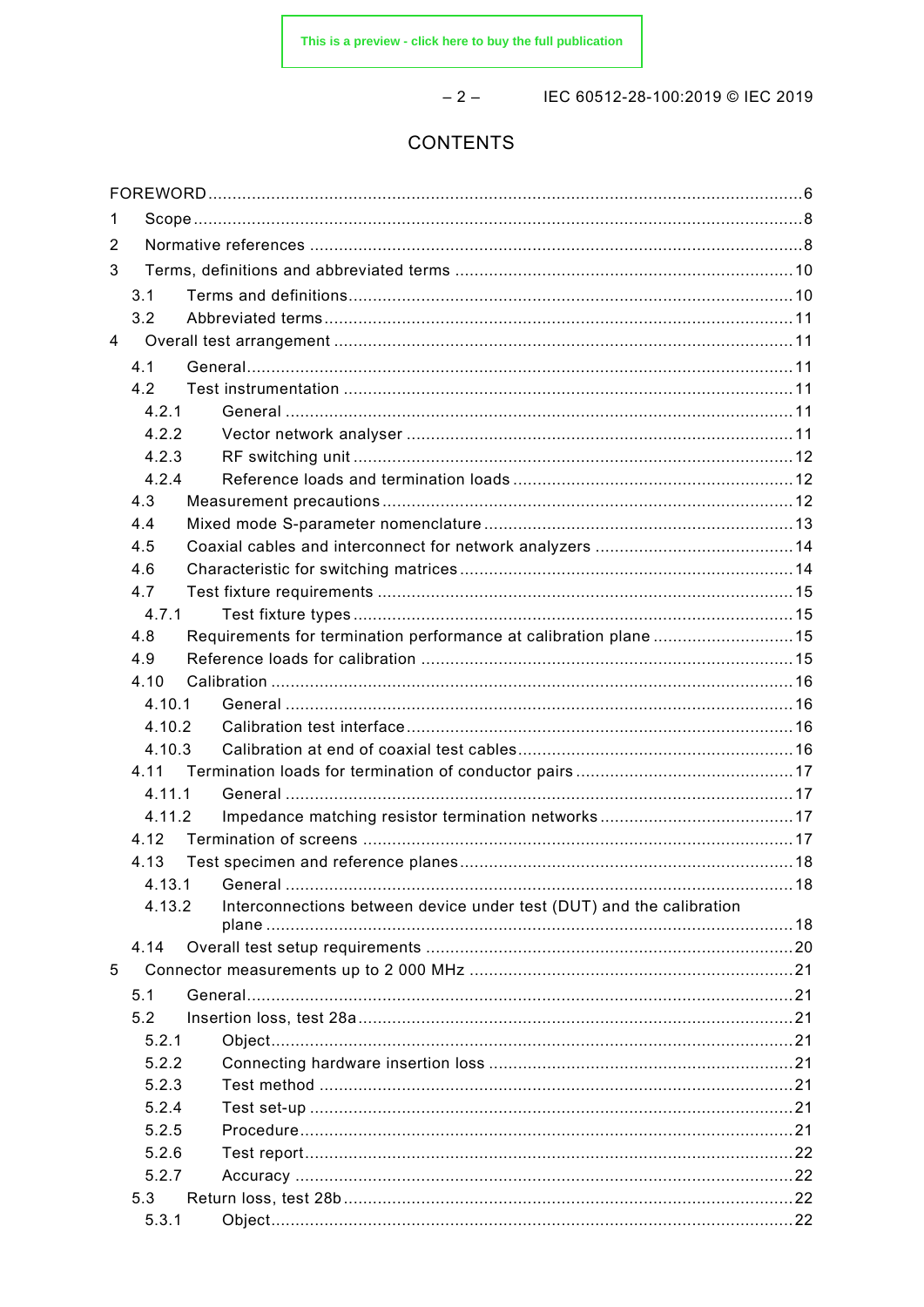IEC 60512-28-100:2019 © IEC 2019  $-3-$ 

| 5.3.2 |                                                |  |
|-------|------------------------------------------------|--|
| 5.3.3 |                                                |  |
| 5.3.4 |                                                |  |
| 5.3.5 |                                                |  |
| 5.3.6 |                                                |  |
| 5.3.7 |                                                |  |
| 5.4   |                                                |  |
| 5.4.1 |                                                |  |
| 5.4.2 |                                                |  |
| 5.4.3 |                                                |  |
| 5.4.4 |                                                |  |
| 5.4.5 |                                                |  |
| 5.4.6 |                                                |  |
| 5.4.7 |                                                |  |
| 5.5   |                                                |  |
| 5.5.1 |                                                |  |
| 5.5.2 |                                                |  |
| 5.5.3 |                                                |  |
| 5.5.4 |                                                |  |
| 5.5.5 |                                                |  |
| 5.5.6 |                                                |  |
| 5.5.7 |                                                |  |
| 5.6   |                                                |  |
| 5.6.1 |                                                |  |
| 5.6.2 |                                                |  |
| 5.6.3 |                                                |  |
| 5.6.4 |                                                |  |
| 5.6.5 |                                                |  |
| 5.6.6 |                                                |  |
| 5.6.7 |                                                |  |
|       |                                                |  |
| 5.7.1 |                                                |  |
| 5.7.2 |                                                |  |
| 5.7.3 |                                                |  |
| 5.7.4 |                                                |  |
| 5.7.5 |                                                |  |
| 5.7.6 |                                                |  |
| 5.7.7 |                                                |  |
| 5.8   |                                                |  |
| 5.8.1 |                                                |  |
| 5.8.2 |                                                |  |
| 5.8.3 |                                                |  |
| 5.8.4 |                                                |  |
| 5.8.5 |                                                |  |
| 5.8.6 | Test report………………………………………………………………………………………31 |  |
| 5.8.7 |                                                |  |
| 5.9   |                                                |  |
| 5.9.1 |                                                |  |
| 5.9.2 |                                                |  |
|       |                                                |  |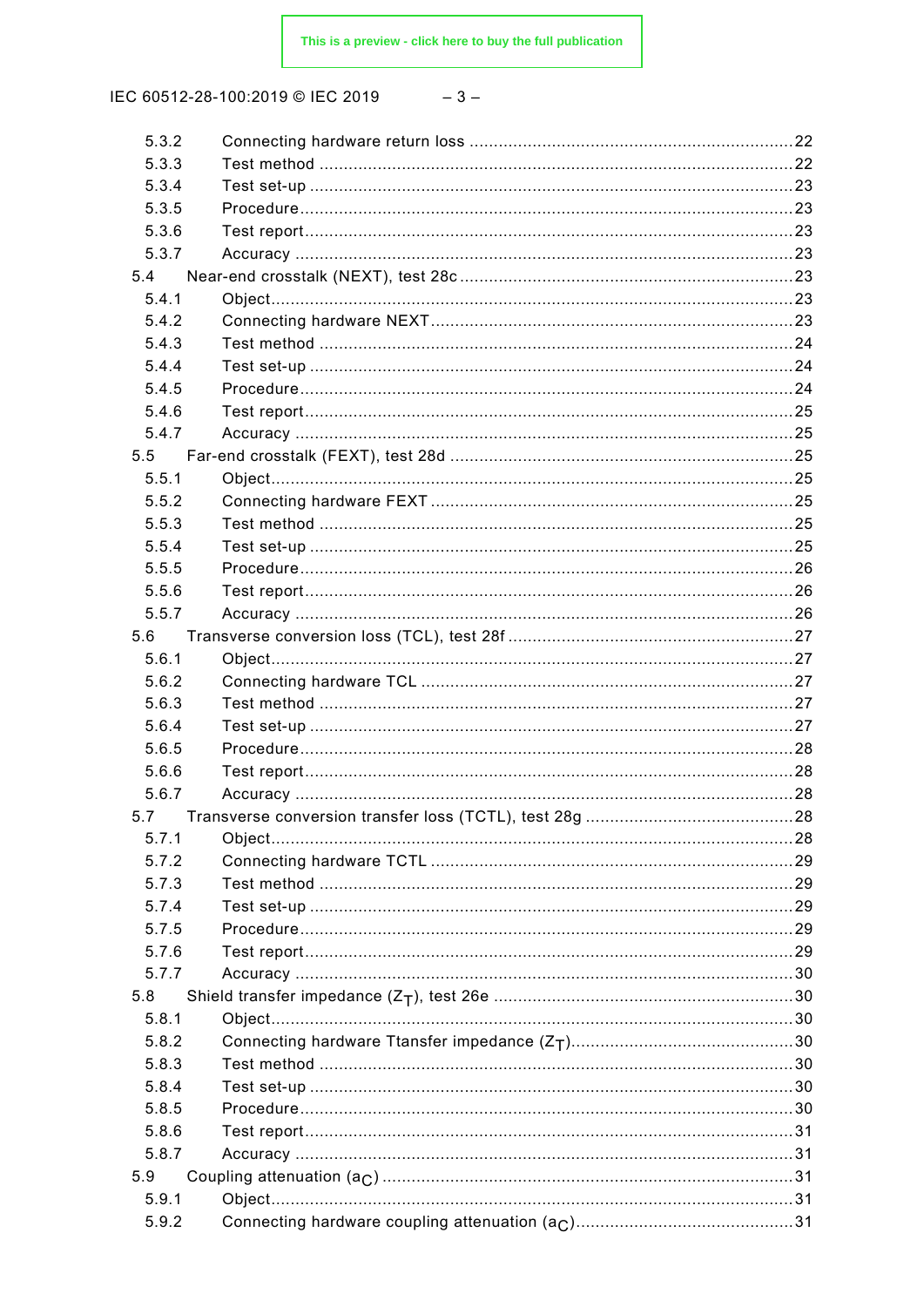IEC 60512-28-100:2019 © IEC 2019

| 5.9.3 |                                                                                      |  |
|-------|--------------------------------------------------------------------------------------|--|
| 5.9.4 |                                                                                      |  |
| 5.9.5 |                                                                                      |  |
| 5.9.6 |                                                                                      |  |
| 5.9.7 |                                                                                      |  |
|       | Annex A (informative) Derivation of mixed mode parameters using the modal            |  |
|       |                                                                                      |  |
| A.1   |                                                                                      |  |
| A.2   |                                                                                      |  |
|       |                                                                                      |  |
| B.1   |                                                                                      |  |
| B.2   |                                                                                      |  |
| B.2.1 |                                                                                      |  |
| B.2.2 |                                                                                      |  |
|       |                                                                                      |  |
| C.1   |                                                                                      |  |
| C.2   |                                                                                      |  |
| C.2.1 |                                                                                      |  |
| C.2.2 |                                                                                      |  |
|       |                                                                                      |  |
| D.1   |                                                                                      |  |
| D.2   |                                                                                      |  |
| D.2.1 |                                                                                      |  |
| D.2.2 |                                                                                      |  |
|       | Annex E (informative) Symmetry verification of resistors used for calibration 41     |  |
|       |                                                                                      |  |
|       |                                                                                      |  |
|       |                                                                                      |  |
|       |                                                                                      |  |
|       |                                                                                      |  |
|       |                                                                                      |  |
|       |                                                                                      |  |
|       |                                                                                      |  |
|       |                                                                                      |  |
|       |                                                                                      |  |
|       |                                                                                      |  |
|       |                                                                                      |  |
|       |                                                                                      |  |
|       |                                                                                      |  |
|       | Figure E.1 - Example of 50 Ω SMA termination comparison (1 MHz - 100 MHz)42          |  |
|       | Figure E.2 - Comparison of phase selected and only magnitude selected terminations42 |  |
|       |                                                                                      |  |
|       |                                                                                      |  |
|       |                                                                                      |  |
|       |                                                                                      |  |
|       |                                                                                      |  |
|       |                                                                                      |  |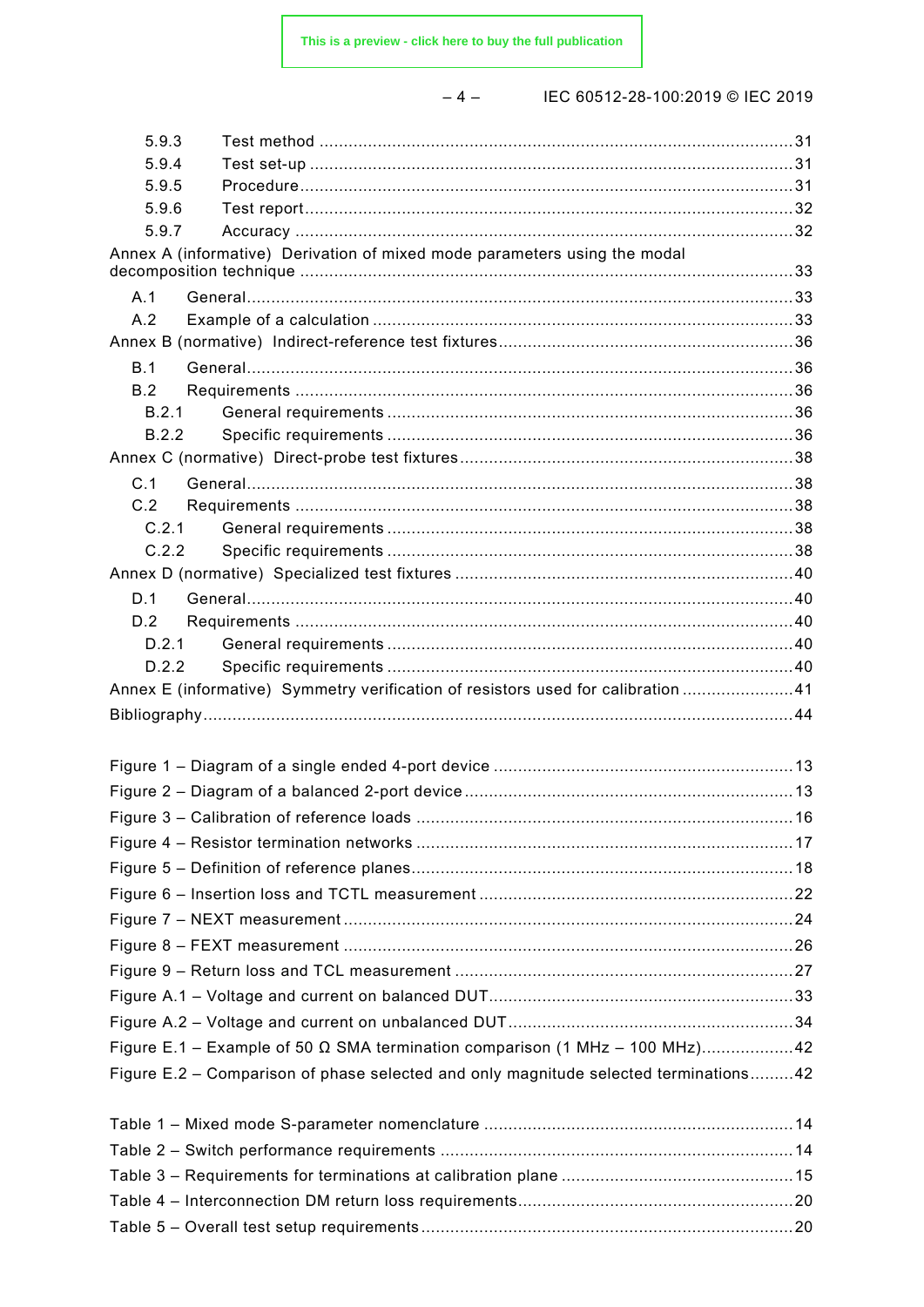IEC 60512-28-100:2019 © IEC 2019 – 5 –

| Table B.1 – IEC 60603-7 series, 8-pole connector types detail specifications and |  |
|----------------------------------------------------------------------------------|--|
|                                                                                  |  |
|                                                                                  |  |
|                                                                                  |  |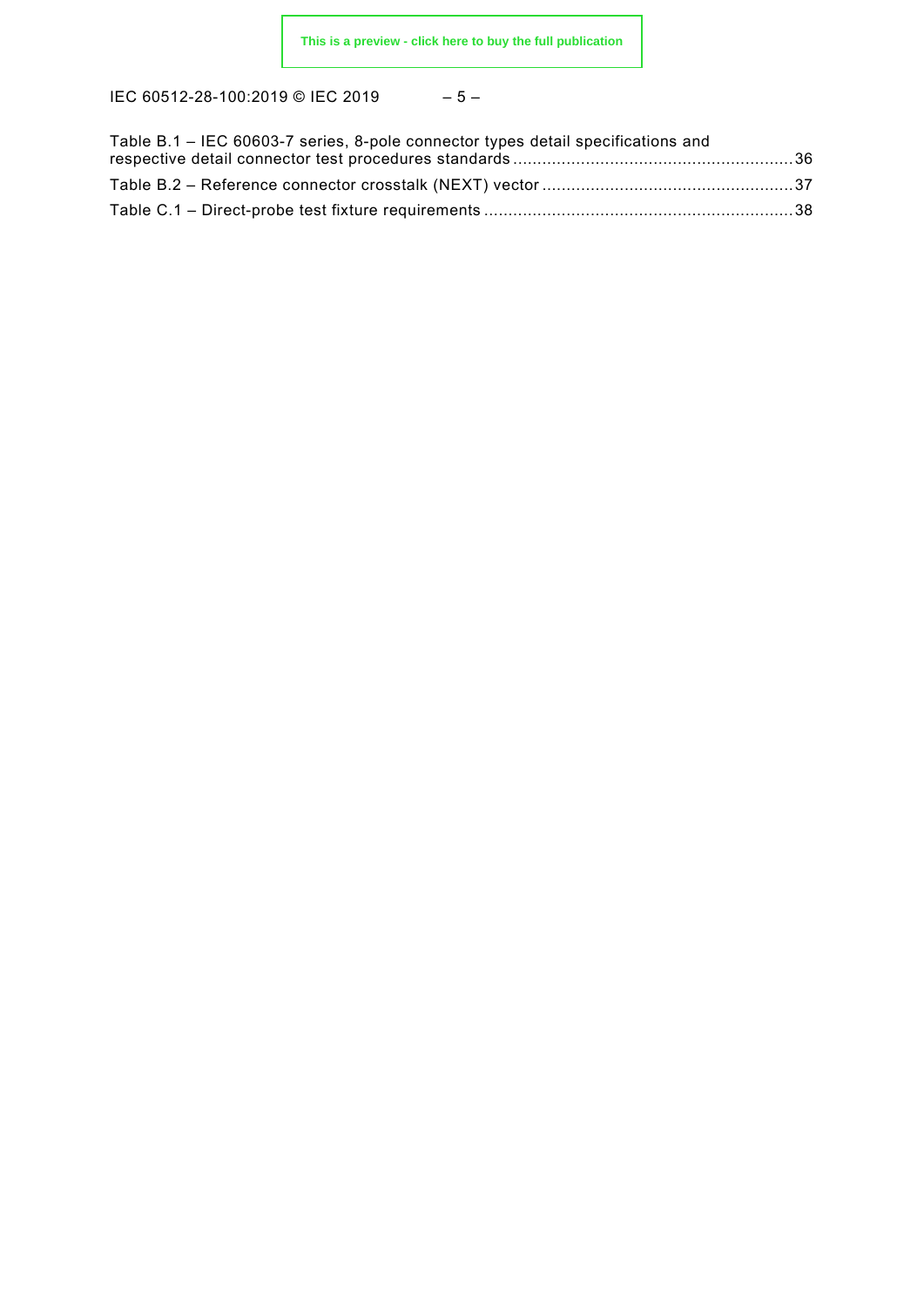**[This is a preview - click here to buy the full publication](https://webstore.iec.ch/publication/28694&preview)**

 $-6 -$  IEC 60512-28-100:2019 © IEC 2019

#### INTERNATIONAL ELECTROTECHNICAL COMMISSION

\_\_\_\_\_\_\_\_\_\_\_\_

#### **CONNECTORS FOR ELECTRICAL AND ELECTRONIC EQUIPMENT – TESTS AND MEASUREMENTS –**

# **Part 28-100: Signal integrity tests up to 2 000 MHz – Tests 28a to 28g**

### FOREWORD

- <span id="page-5-0"></span>1) The International Electrotechnical Commission (IEC) is a worldwide organization for standardization comprising all national electrotechnical committees (IEC National Committees). The object of IEC is to promote international co-operation on all questions concerning standardization in the electrical and electronic fields. To this end and in addition to other activities, IEC publishes International Standards, Technical Specifications, Technical Reports, Publicly Available Specifications (PAS) and Guides (hereafter referred to as "IEC Publication(s)"). Their preparation is entrusted to technical committees; any IEC National Committee interested in the subject dealt with may participate in this preparatory work. International, governmental and nongovernmental organizations liaising with the IEC also participate in this preparation. IEC collaborates closely with the International Organization for Standardization (ISO) in accordance with conditions determined by agreement between the two organizations.
- 2) The formal decisions or agreements of IEC on technical matters express, as nearly as possible, an international consensus of opinion on the relevant subjects since each technical committee has representation from all interested IEC National Committees.
- 3) IEC Publications have the form of recommendations for international use and are accepted by IEC National Committees in that sense. While all reasonable efforts are made to ensure that the technical content of IEC Publications is accurate, IEC cannot be held responsible for the way in which they are used or for any misinterpretation by any end user.
- 4) In order to promote international uniformity, IEC National Committees undertake to apply IEC Publications transparently to the maximum extent possible in their national and regional publications. Any divergence between any IEC Publication and the corresponding national or regional publication shall be clearly indicated in the latter.
- 5) IEC itself does not provide any attestation of conformity. Independent certification bodies provide conformity assessment services and, in some areas, access to IEC marks of conformity. IEC is not responsible for any services carried out by independent certification bodies.
- 6) All users should ensure that they have the latest edition of this publication.
- 7) No liability shall attach to IEC or its directors, employees, servants or agents including individual experts and members of its technical committees and IEC National Committees for any personal injury, property damage or other damage of any nature whatsoever, whether direct or indirect, or for costs (including legal fees) and expenses arising out of the publication, use of, or reliance upon, this IEC Publication or any other IEC Publications.
- 8) Attention is drawn to the Normative references cited in this publication. Use of the referenced publications is indispensable for the correct application of this publication.
- 9) Attention is drawn to the possibility that some of the elements of this IEC Publication may be the subject of patent rights. IEC shall not be held responsible for identifying any or all such patent rights.

International Standard IEC 60512-28-100 has been prepared by subcommittee 48B: Electrical connectors, of IEC technical committee 48: Electrical connectors and mechanical structures for electrical and electronic equipment.

This second edition cancels and replaces the first edition, issued in 2013, and constitutes a technical revision.

This edition includes the following significant technical changes with respect to the previous edition:

- The title is revised from 1 000 MHz to 2 000 MHz to reflect the range of frequencies which may be tested.
- All tables and requirements have been revised up to 2 000 MHz.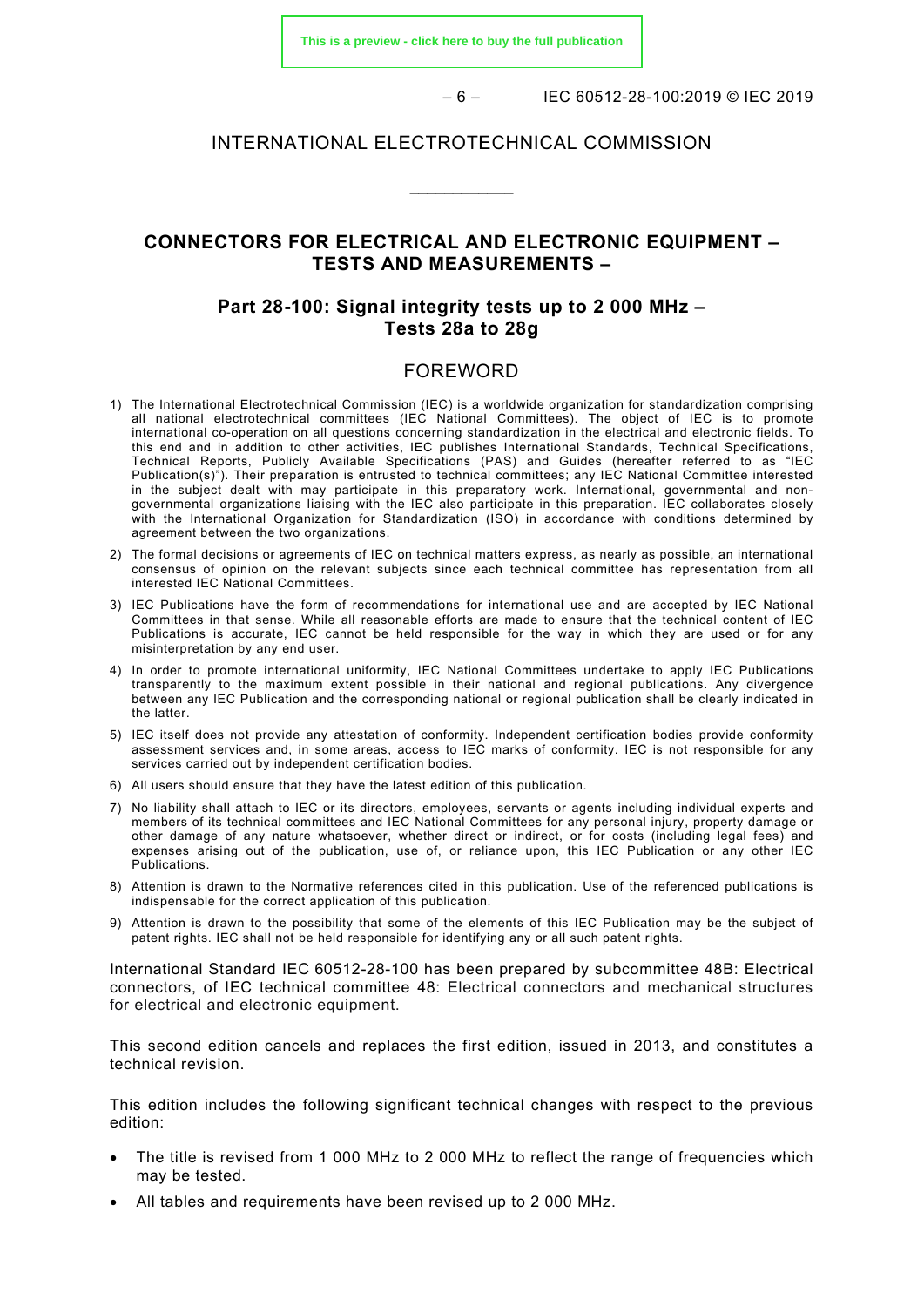IEC 60512-28-100:2019 © IEC 2019 – 7 –

The text of this International Standard is based on the following documents:

| <b>FDIS</b>   | Report on voting |
|---------------|------------------|
| 48B/2756/FDIS | 48B/2766/RVD     |

Full information on the voting for the approval of this International Standard can be found in the report on voting indicated in the above table.

This document has been drafted in accordance with the ISO/IEC Directives, Part 2.

Future standards in this series will carry the new general title as cited above. Titles of existing standards in this series will be updated at the time of the next edition.

A list of all parts of IEC 60512 series, under the general title *Connectors for electrical and electronic equipment – Tests and measurements* can be found on the IEC website.

The committee has decided that the contents of this document will remain unchanged until the stability date indicated on the IEC website under ["http://webstore.iec.ch"](http://webstore.iec.ch/) in the data related to the specific document. At this date, the document will be

- reconfirmed,
- withdrawn,
- replaced by a revised edition, or
- amended.

**IMPORTANT – The 'colour inside' logo on the cover page of this publication indicates that it contains colours which are considered to be useful for the correct understanding of its contents. Users should therefore print this document using a colour printer.**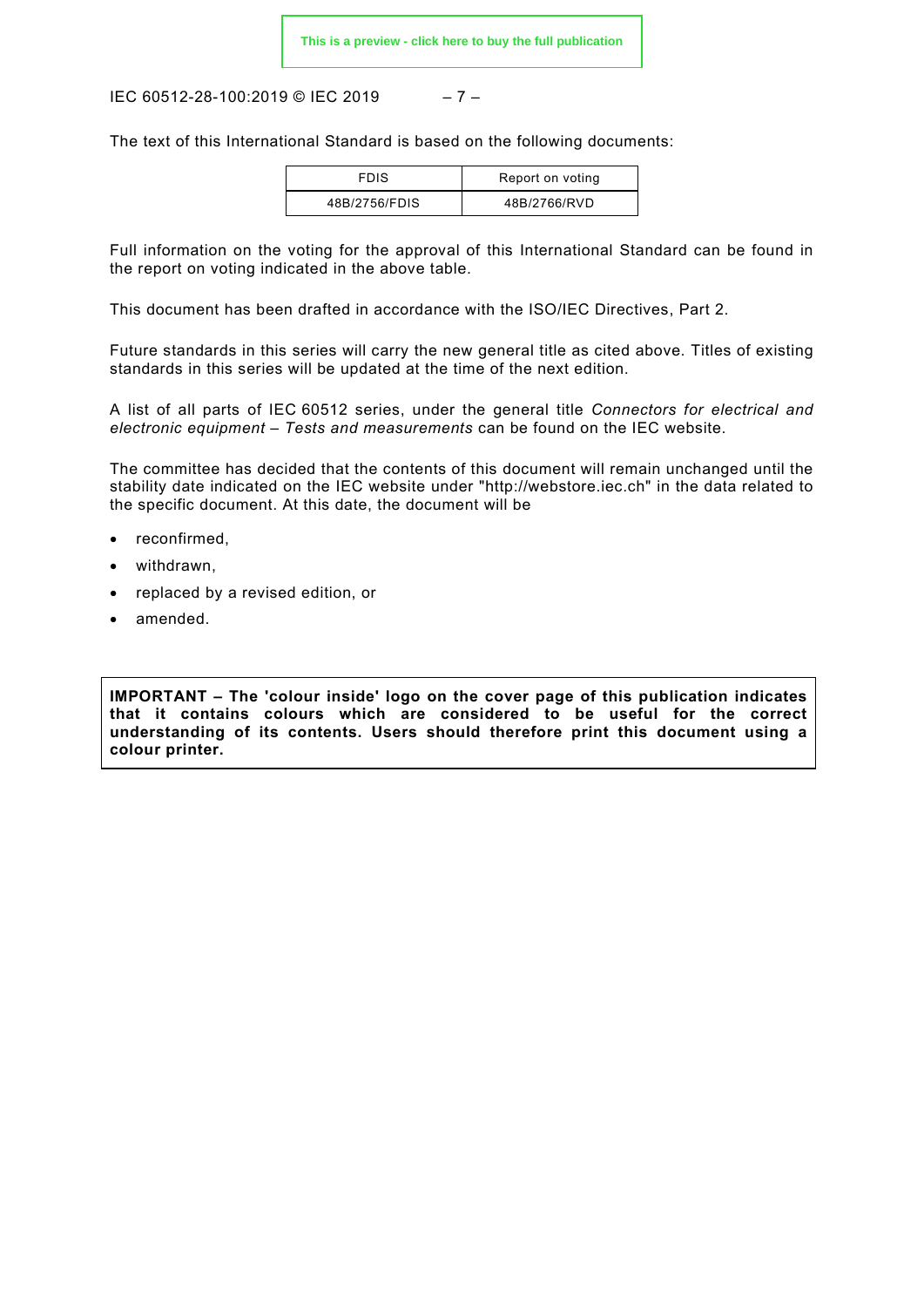$-8 -$  IEC 60512-28-100:2019 © IEC 2019

# **CONNECTORS FOR ELECTRICAL AND ELECTRONIC EQUIPMENT – TESTS AND MEASUREMENTS –**

# **Part 28-100: Signal integrity tests up to 2 000 MHz – Tests 28a to 28g**

#### <span id="page-7-0"></span>**1 Scope**

This part of IEC 60512 specifies the test methods for signal integrity and transmission performance for connectors specified in respective parts of IEC 60603-7, IEC 61076-1, IEC 61076-2, and IEC 61076-3 standards for connecting hardware applications up to 2 000 MHz. It is also suitable for testing lower frequency connectors, however, the test methodology specified in the detail specification for any given connector remains the reference conformance test for that connector. The above list of connector series of standards does not preclude referencing this document in other connector manufacturer's specifications or published standards.

Test procedures provided herein are:

- insertion loss, test 28a;
- return loss, test 28b;
- near-end crosstalk (NEXT) test 28c;
- far-end crosstalk (FEXT), test 28d;
- transverse conversion loss (TCL), test 28f;
- transverse conversion transfer loss (TCTL), test 28g.

Other test procedures referenced herein are:

- transfer impedance  $(Z_T)$ , see IEC 60512-26-100, test 26e.
- for coupling attenuation  $(a<sub>C</sub>)$ , see IEC 62153-4-12.

#### <span id="page-7-1"></span>**2 Normative references**

The following documents are referred to in the text in such a way that some or all of their content constitutes requirements of this document. For dated references, only the edition cited applies. For undated references, the latest edition of the referenced document (including any amendments) applies.

IEC 60050-581, *International Electrotechnical Vocabulary (IEV) – Part 581: Electromechanical components for electronic equipment* 

IEC 60169-15, *Radio-frequency connectors – Part 15: R.F. coaxial connectors with inner diameter of outer conductor 4,13 mm (0.163 in) with screw coupling – Characteristic impedance 50 ohms (Type SMA)*

IEC 60512-1, *Connectors for electronic equipment – Tests and measurements – Part 1: Generic specification*

IEC 60512-26-100, *Connectors for electronic equipment – Tests and measurements – Part 26-100: Measurement setup, test and reference arrangement and measurements for connectors according to IEC 60603-7 – Tests 26a to 26g*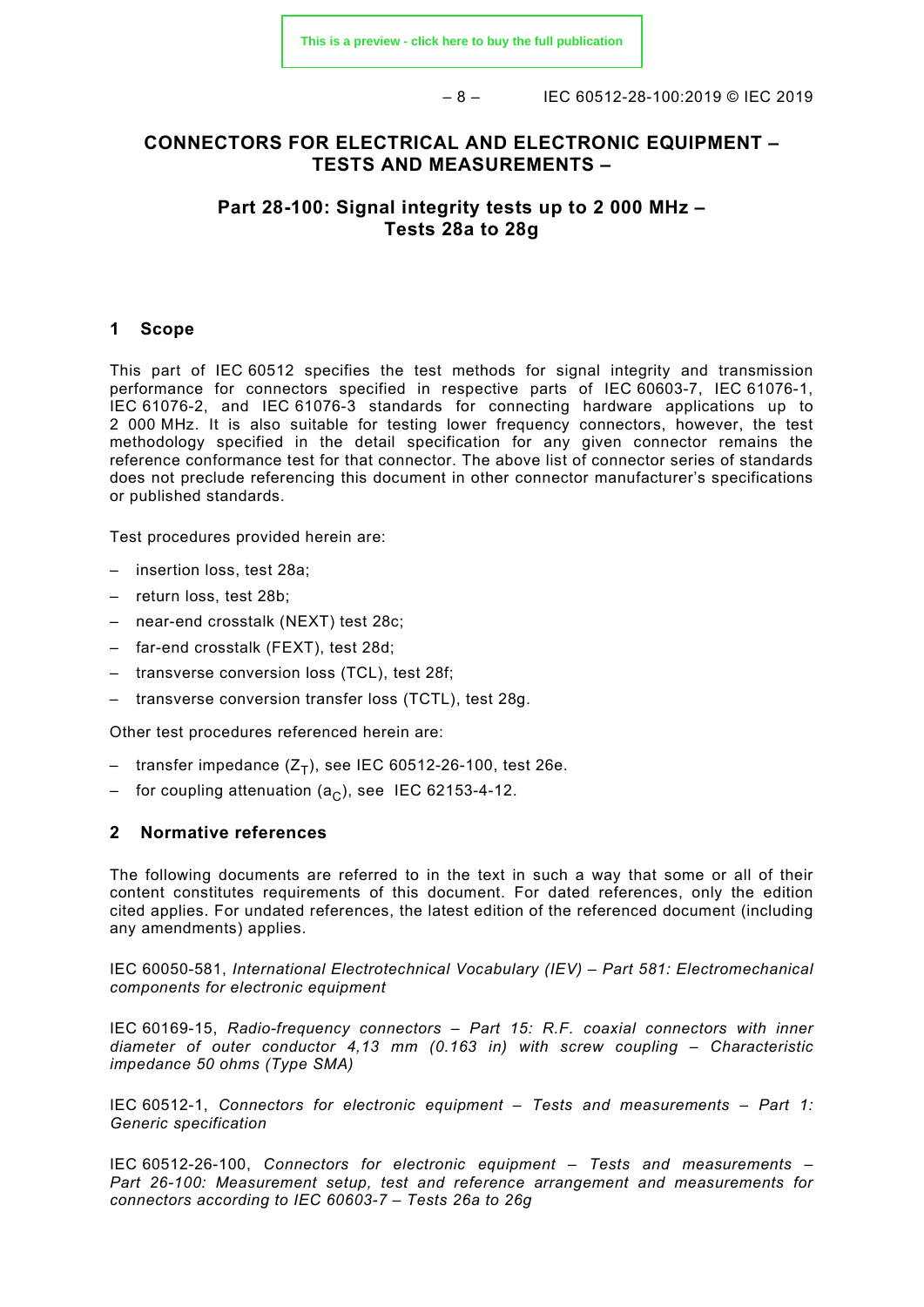IEC 60512-28-100:2019 © IEC 2019 – 9 –

IEC 60512-27-100, *Connectors for electronic equipment – Tests and measurements – Part 27-100: Signal integrity tests up to 500 MHz on 60603-7 series connectors – Tests 27a to 27g*

IEC PAS 60512-27-200, *Connecteurs for electrical and electronic equipment – Tests and measurements – Part 27-200: Additional specifications for signal integrity tests up to 2 000 MHz on IEC 60603-7 series connectors – Tests 27a to 27g*

IEC 60512-29-100*, Connectors for electronic equipment – Tests and measurements – Part 29-100: Signal integrity tests up to 500 MHz on M12 style connectors – Tests 29a to 29g*

IEC 60603-7, *Connectors for electronic equipment – Part 7: Detail specification for 8-way, unshielded, free and fixed connectors*

IEC 60603-7-1, *Connectors for electronic equipment – Part 7-1: Detail specification for 8-way, shielded, free and fixed connectors*

IEC 60603-7-2, *Connectors for electronic equipment – Part 7-2: Detail specification for 8-way, unshielded, free and fixed connectors, for data transmissions with frequencies up to 100 MHz*

IEC 60603-7-3, *Connectors for electronic equipment – Part 7-3: Detail specification for 8-way, shielded, free and fixed connectors, for data transmission with frequencies up to 100 MHz*

IEC 60603-7-4, *Connectors for electronic equipment – Part 7-4: Detail specification for 8-way, unshielded, free and fixed connectors, for data transmissions with frequencies up to 250 MHz*

IEC 60603-7-5, *Connectors for electronic equipment – Part 7-5: Detail specification for 8-way, shielded, free and fixed connectors, for data transmissions with frequencies up to 250 MHz*

IEC 60603-7-7, *Connectors for electronic equipment – Part 7-7: Detail specification for 8-way, shielded, free and fixed connectors for data transmission with frequencies up to 600 MHz*

IEC 60603-7-41, *Connectors for electronic equipment – Part 7-41: Detail specification for 8-way, unshielded, free and fixed connectors, for data transmissions with frequencies up to 500 MHz*

IEC 60603-7-51, *Connectors for electronic equipment – Part 7-51: Detail specification for 8-way, shielded, free and fixed connectors, for data transmissions with frequencies up to 500 MHz*

IEC 60603-7-71, *Connectors for electronic equipment – Part 7-71: Detail specification for 8-way, shielded, free and fixed connectors, for data transmission with frequencies up to 1 000 MHz*

IEC 60603-7-81, *Connectors for electronic equipment – Part 7-81: Detail specification for 8-way, shielded, free and fixed connectors, for data transmissions with frequencies up to 2 000 MHz*

IEC 60603-7-82, *Connectors for electronic equipment – Part 7-82: Detail specification for 8-way, 12 contacts, shielded, free and fixed connectors, for data transmission with frequencies up to 2 000 MHz*

IEC 61076-1, *Connectors for electronic equipment – Product requirements – Part 1: Generic specification*

IEC 61076-2, *Connectors for electronic equipment – Product requirements – Part 2: Sectional specification for circular connectors*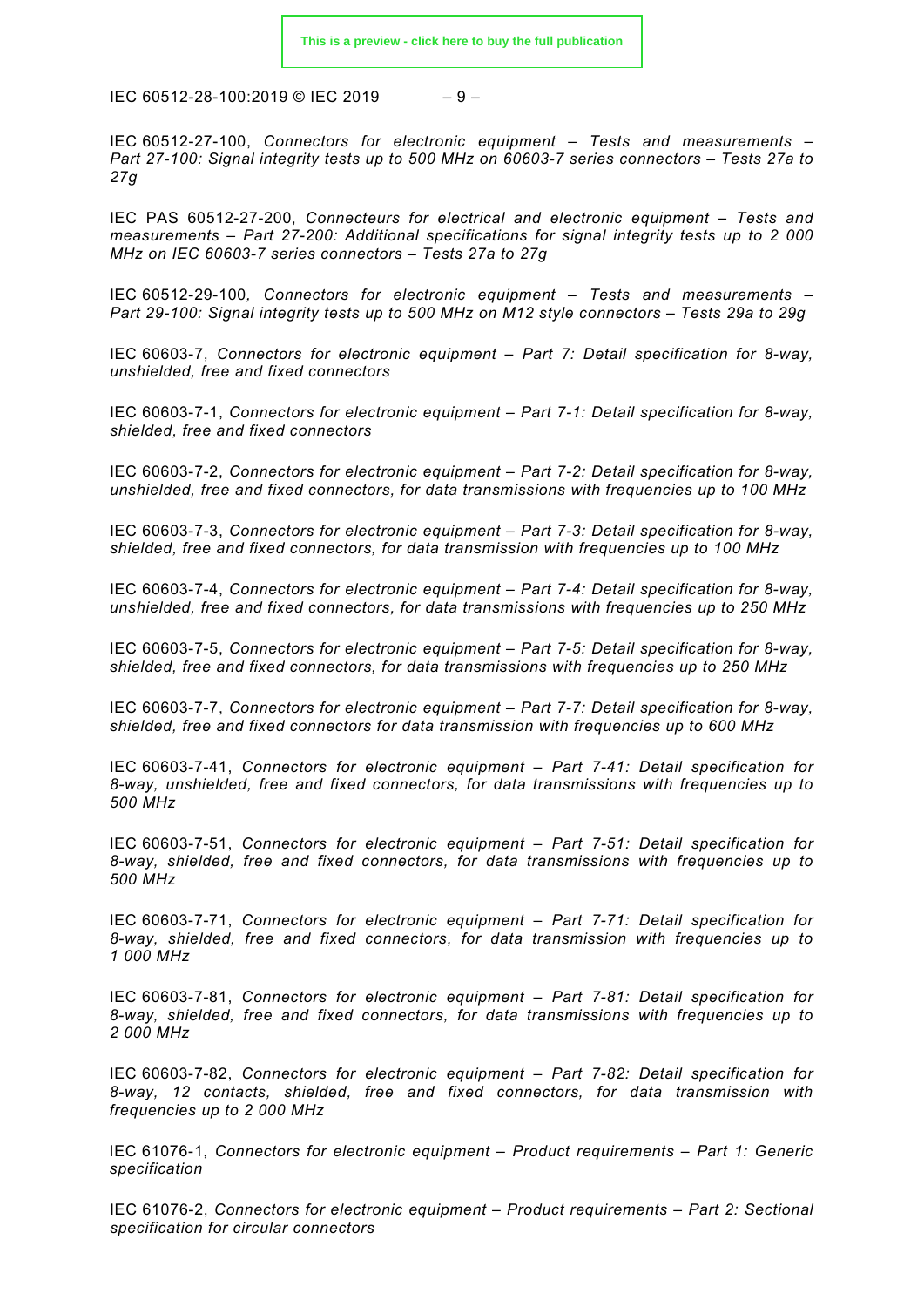$-10 -$  IEC 60512-28-100:2019 © IEC 2019

IEC 61076-2-109, *Connectors for electronic equipment – Product requirements – Part 2-109: Circular connectors – Detail specification for connectors with M 12 x 1 screw-locking, for data transmission frequencies up to 500 MHz*

IEC 61076-3, *Connectors for electronic equipment – Product requirements – Part 3: Rectangular connectors – Sectional specification*

IEC 61076-3-104, *Connectors for electronic equipment – Product requirements – Part 3-104: Detail specification for 8-way, shielded free and fixed connectors for data transmissions with frequencies up to 2 000 MHz*

IEC 61076-3-110, *Connectors for electronic equipment – Product requirements – Part 3-110: Detail specification for free and fixed connectors for data transmission with frequencies up to 3 000 MHz*

IEC 61156-1, *Multicore and symmetrical pair/quad cables for digital communications – Part 1: Generic specification*

IEC 61156-9, *Multicore and symmetrical pair/quad cables for digital communications – Part 9: Cables for channels with transmission characteristics up to 2 GHz – Sectional specification*

IEC 61156-10:2016, *Multicore and symmetrical pair/quad cables for digital communications – Part 10: Cables for cords with transmission characteristics up to 2 GHz – Sectional specification*

IEC 61169-16, *Radio-frequency connectors – Part 16: RF coaxial connectors with inner diameter of outer conductor 7 mm (0,276 in) with screw coupling – Characteristic impedance 50 ohms (75 ohms) (Type N)*

IEC 62153-4-12, *Metallic communication cable test methods – Part 4-12: Electromagnetic compatibility (EMC) – Coupling attenuation or screening attenuation of connecting hardware – Absorbing clamp method*

<span id="page-9-1"></span><span id="page-9-0"></span>ISO/IEC 11801-1:2017, *Information technology – Generic cabling for customer premises – Part 1: General requirements*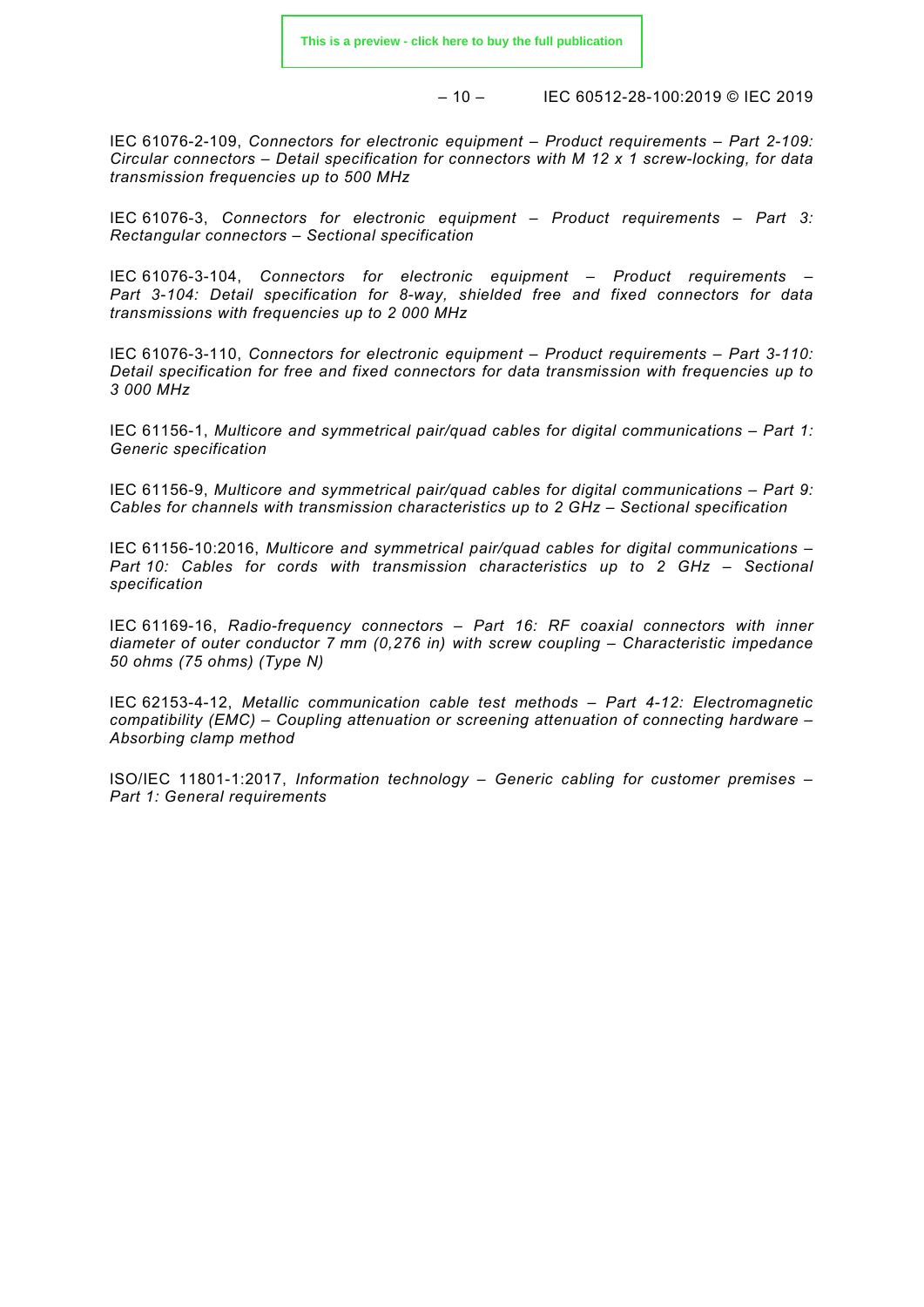$-46-$ 

IEC 60512-28-100:2019 © IEC 2019

# SOMMAIRE

| 1 |                  |                                                                   |  |
|---|------------------|-------------------------------------------------------------------|--|
| 2 |                  |                                                                   |  |
| 3 |                  |                                                                   |  |
|   | 3.1              |                                                                   |  |
|   | 3.2              |                                                                   |  |
| 4 |                  |                                                                   |  |
|   | 4.1              |                                                                   |  |
|   | 4.2              |                                                                   |  |
|   | 4.2.1            |                                                                   |  |
|   | 4.2.2            |                                                                   |  |
|   | 4.2.3            |                                                                   |  |
|   | 4.2.4            |                                                                   |  |
|   | 4.3              |                                                                   |  |
|   | 4.4              |                                                                   |  |
|   | 4.5              | Câbles coaxiaux et interconnexion pour analyseurs de réseau58     |  |
|   | 4.6              |                                                                   |  |
|   | 4.7              |                                                                   |  |
|   | 4.7.1            |                                                                   |  |
|   | 4.8              | Exigences relatives aux performances des terminaisons sur le plan |  |
|   | 4.9              |                                                                   |  |
|   | 4.10             |                                                                   |  |
|   | 4.10.1           |                                                                   |  |
|   | 4.10.2           |                                                                   |  |
|   | 4.10.3           |                                                                   |  |
|   | 4.11             | Charges de sortie pour la terminaison des paires de conducteurs61 |  |
|   | 4.11.1           |                                                                   |  |
|   | 4.11.2           | Réseaux de charges résistives d'adaptation d'impédance62          |  |
|   | 4.12             |                                                                   |  |
|   | 4.13             |                                                                   |  |
|   | 4.13.1<br>4.13.2 | Interconnexions entre le dispositif en essai (DUT) et le plan     |  |
|   |                  |                                                                   |  |
|   | 4.14             |                                                                   |  |
| 5 |                  |                                                                   |  |
|   | 5.1              |                                                                   |  |
|   | 5.2              |                                                                   |  |
|   | 5.2.1            |                                                                   |  |
|   | 5.2.2            |                                                                   |  |
|   | 5.2.3            |                                                                   |  |
|   | 5.2.4            |                                                                   |  |
|   | 5.2.5            |                                                                   |  |
|   | 5.2.6            |                                                                   |  |
|   | 5.2.7            |                                                                   |  |
|   | 5.3              |                                                                   |  |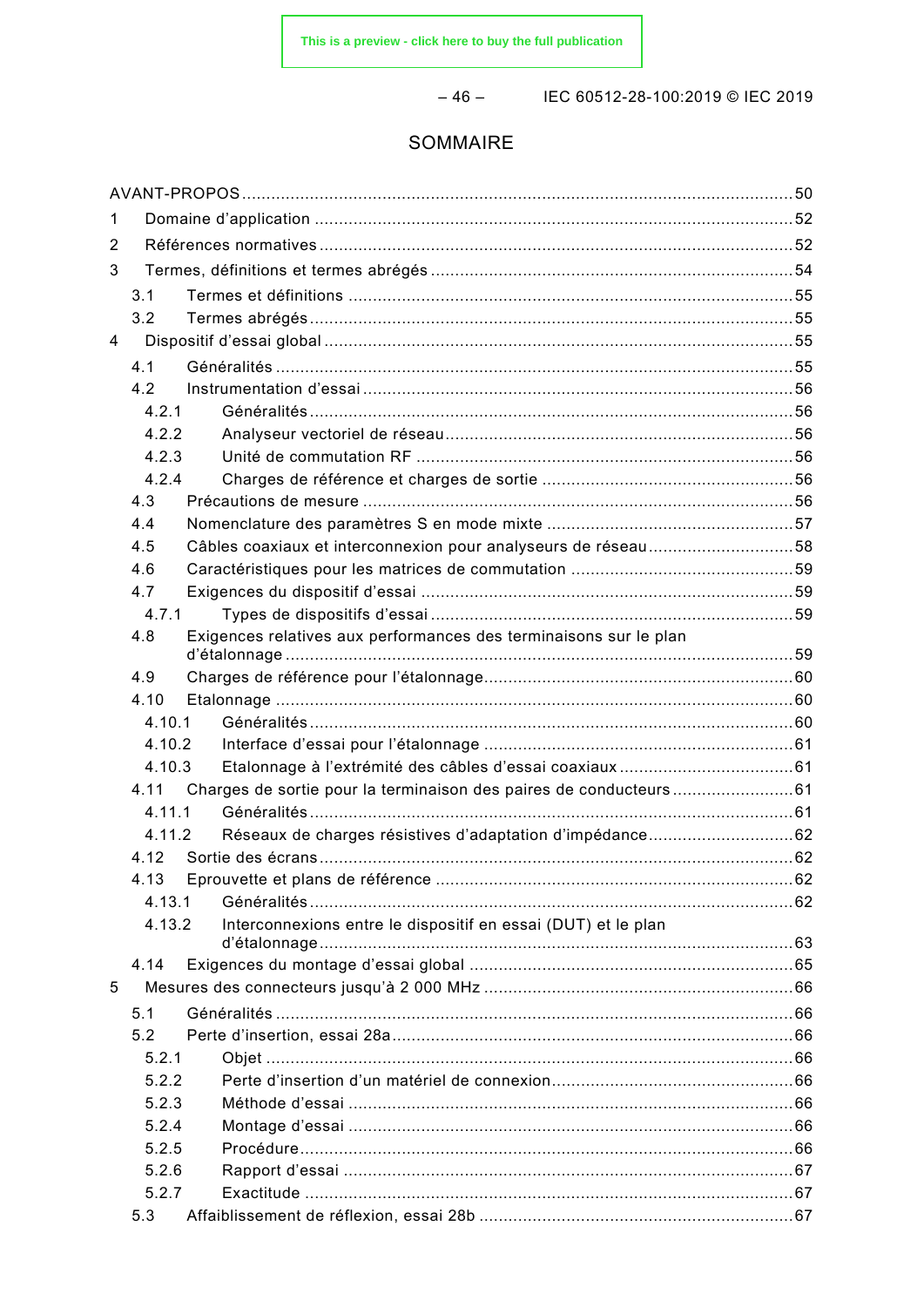IEC 60512-28-100:2019 © IEC 2019

|--|--|

| 5.3.1 |                                                                           |  |
|-------|---------------------------------------------------------------------------|--|
| 5.3.2 |                                                                           |  |
| 5.3.3 |                                                                           |  |
| 5.3.4 |                                                                           |  |
| 5.3.5 |                                                                           |  |
| 5.3.6 |                                                                           |  |
| 5.3.7 |                                                                           |  |
| 5.4   |                                                                           |  |
| 5.4.1 |                                                                           |  |
| 5.4.2 |                                                                           |  |
| 5.4.3 |                                                                           |  |
| 5.4.4 |                                                                           |  |
| 5.4.5 |                                                                           |  |
| 5.4.6 |                                                                           |  |
| 5.4.7 |                                                                           |  |
| 5.5   |                                                                           |  |
| 5.5.1 |                                                                           |  |
| 5.5.2 |                                                                           |  |
| 5.5.3 |                                                                           |  |
| 5.5.4 |                                                                           |  |
| 5.5.5 |                                                                           |  |
| 5.5.6 |                                                                           |  |
| 5.5.7 |                                                                           |  |
| 5.6   |                                                                           |  |
| 5.6.1 |                                                                           |  |
| 5.6.2 | Perte de conversion transverse (TCL) d'un matériel de connexion 72        |  |
| 5.6.3 |                                                                           |  |
| 5.6.4 |                                                                           |  |
| 5.6.5 |                                                                           |  |
| 5.6.6 |                                                                           |  |
| 5.6.7 |                                                                           |  |
| 5.7   | Perte de transfert de conversion transverse (TCTL), essai 28g 74          |  |
| 5.7.1 |                                                                           |  |
| 5.7.2 | Perte de transfert de conversion transverse d'un matériel de connexion 74 |  |
| 5.7.3 |                                                                           |  |
| 5.7.4 |                                                                           |  |
| 5.7.5 |                                                                           |  |
| 5.7.6 |                                                                           |  |
| 5.7.7 |                                                                           |  |
| 5.8   |                                                                           |  |
| 5.8.1 |                                                                           |  |
| 5.8.2 |                                                                           |  |
| 5.8.3 |                                                                           |  |
| 5.8.4 |                                                                           |  |
| 5.8.5 |                                                                           |  |
| 5.8.6 |                                                                           |  |
| 5.8.7 |                                                                           |  |
| 5.9   |                                                                           |  |
| 5.9.1 |                                                                           |  |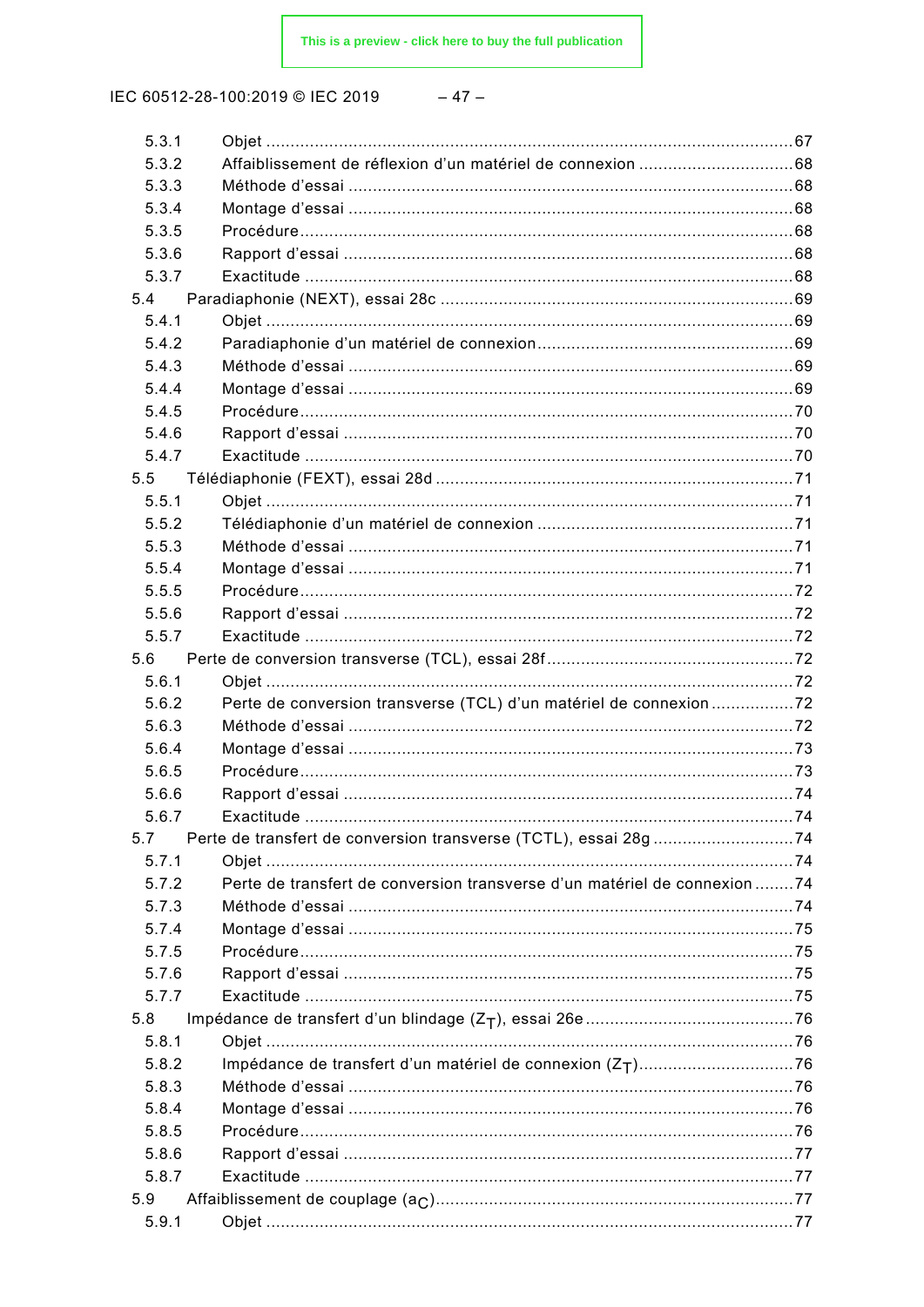|--|--|

# IEC 60512-28-100:2019 © IEC 2019

| 5.9.2 | Affaiblissement de couplage d'un matériel de connexion $(aC)$ 77                      |  |
|-------|---------------------------------------------------------------------------------------|--|
| 5.9.3 |                                                                                       |  |
| 5.9.4 |                                                                                       |  |
| 5.9.5 |                                                                                       |  |
| 5.9.6 |                                                                                       |  |
| 5.9.7 |                                                                                       |  |
|       | Annexe A (informative) Dérivation des paramètres en mode mixte en utilisant la        |  |
| A.1   |                                                                                       |  |
| A.2   |                                                                                       |  |
|       |                                                                                       |  |
| B.1   |                                                                                       |  |
| B.2   |                                                                                       |  |
| B.2.1 |                                                                                       |  |
| B.2.2 |                                                                                       |  |
|       |                                                                                       |  |
| C.1   |                                                                                       |  |
| C.2   |                                                                                       |  |
| C.2.1 |                                                                                       |  |
| C.2.2 |                                                                                       |  |
|       |                                                                                       |  |
| D.1   |                                                                                       |  |
| D.2   |                                                                                       |  |
| D.2.1 |                                                                                       |  |
| D.2.2 |                                                                                       |  |
|       | Annexe E (informative) Vérification de la symétrie des résistances utilisées pour     |  |
|       |                                                                                       |  |
|       |                                                                                       |  |
|       |                                                                                       |  |
|       |                                                                                       |  |
|       |                                                                                       |  |
|       |                                                                                       |  |
|       |                                                                                       |  |
|       |                                                                                       |  |
|       | Figure 6 - Perte d'insertion et mesure de perte de transfert de conversion transverse |  |
|       |                                                                                       |  |
|       |                                                                                       |  |
|       |                                                                                       |  |
|       | Figure 9 - Mesure d'affaiblissement de réflexion et de perte de conversion transverse |  |
|       |                                                                                       |  |
|       |                                                                                       |  |
|       |                                                                                       |  |
|       | Figure E.1 – Exemple de comparaison de terminaisons SMA de 50 $\Omega$ (1 MHz –       |  |
|       | Figure E.2 - Comparaison de terminaisons choisies par phase et uniquement par ordre   |  |
|       |                                                                                       |  |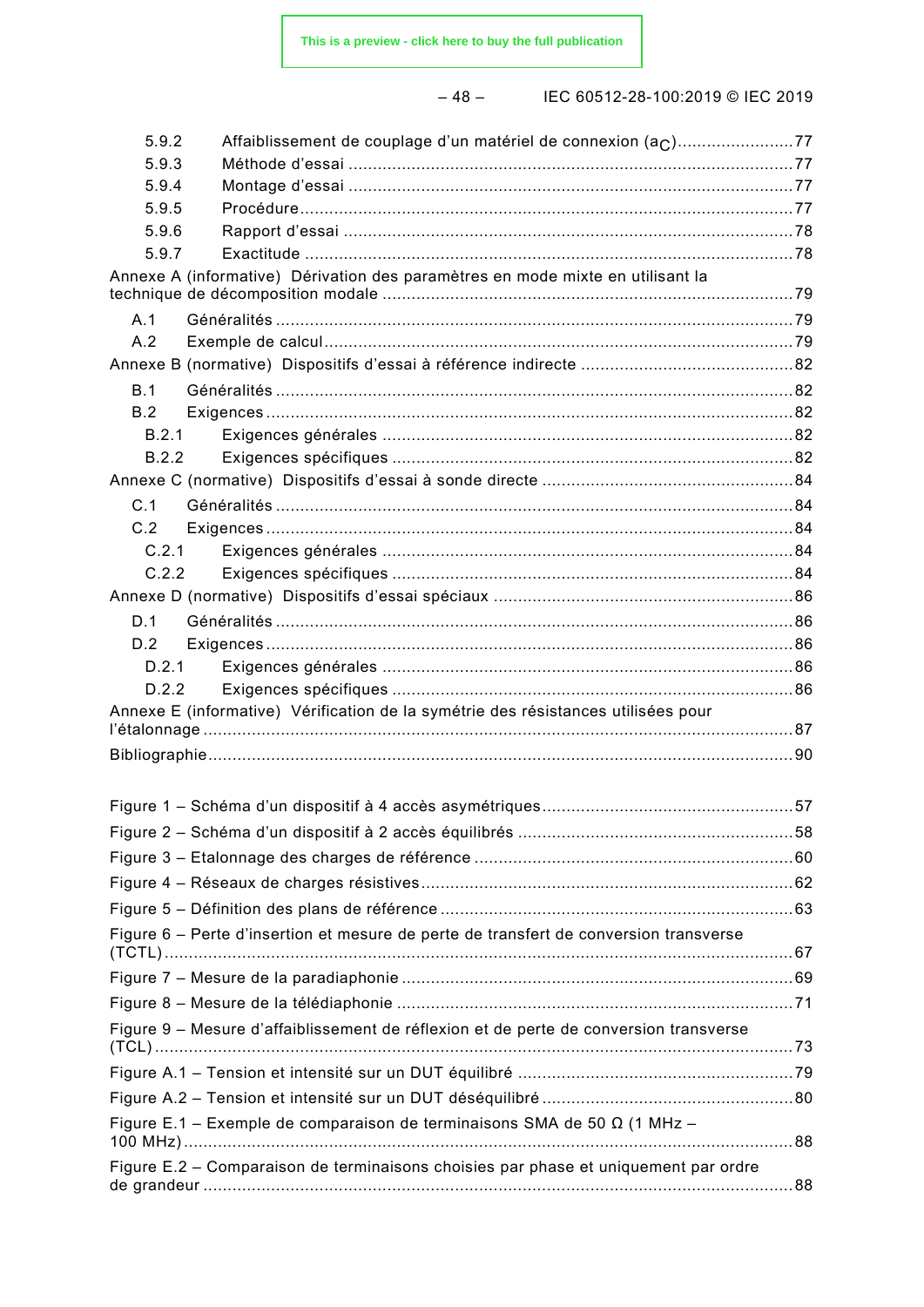IEC 60512-28-100:2019 © IEC 2019 – 49 –

| Tableau 3 – Exigences relatives aux terminaisons sur le plan d'étalonnage60                                                                                                |  |
|----------------------------------------------------------------------------------------------------------------------------------------------------------------------------|--|
| Tableau 4 – Exigences relatives à l'affaiblissement de réflexion DM d'une                                                                                                  |  |
|                                                                                                                                                                            |  |
| Tableau B.1 - Spécifications particulières des types de connecteurs à 8 voies de la<br>série IEC 60603-7 et normes respectives relatives aux procédures détaillées d'essai |  |
| Tableau B.2 - Vecteur de paradiaphonie (NEXT) des connecteurs de référence 83                                                                                              |  |
| Tableau C.1 – Exigences relatives aux dispositifs d'essai à sonde directe 84                                                                                               |  |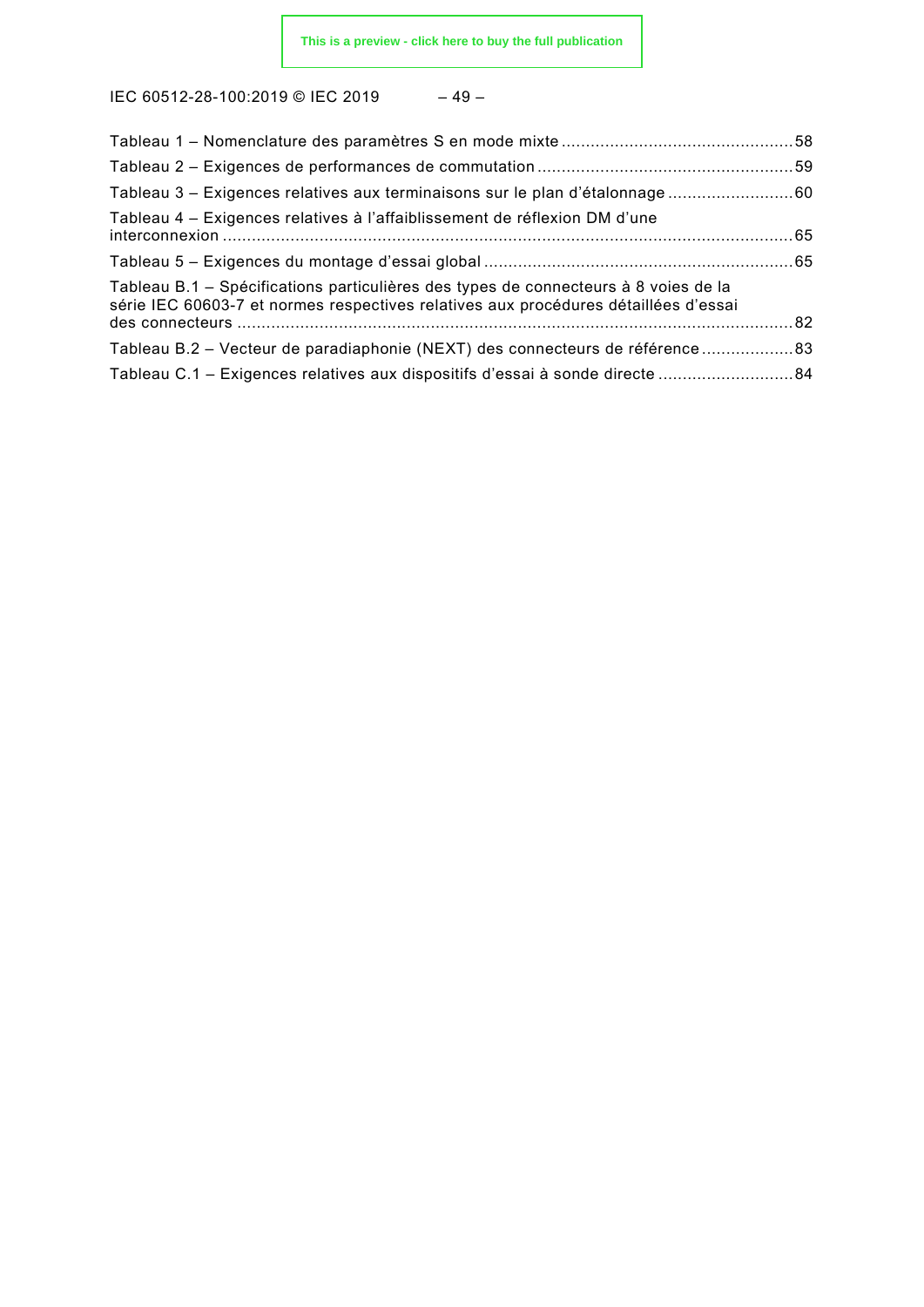**[This is a preview - click here to buy the full publication](https://webstore.iec.ch/publication/28694&preview)**

 $-50 -$  IEC 60512-28-100:2019 © IEC 2019

#### COMMISSION ÉLECTROTECHNIQUE INTERNATIONALE

\_\_\_\_\_\_\_\_\_\_\_\_

# **CONNECTEURS POUR ÉQUIPEMENTS ÉLECTRIQUES ET ÉLECTRONIQUES – ESSAIS ET MESURES –**

# **Partie 28-100: Essais d'intégrité des signaux jusqu'à 2 000 MHz – Essais 28a à 28g**

#### AVANT-PROPOS

- <span id="page-14-0"></span>1) La Commission Electrotechnique Internationale (IEC) est une organisation mondiale de normalisation composée de l'ensemble des comités électrotechniques nationaux (Comités nationaux de l'IEC). L'IEC a pour objet de favoriser la coopération internationale pour toutes les questions de normalisation dans les domaines de l'électricité et de l'électronique. A cet effet, l'IEC – entre autres activités – publie des Normes internationales, des Spécifications techniques, des Rapports techniques, des Spécifications accessibles au public (PAS) et des Guides (ci-après dénommés "Publication(s) de l'IEC"). Leur élaboration est confiée à des comités d'études, aux travaux desquels tout Comité national intéressé par le sujet traité peut participer. Les organisations internationales, gouvernementales et non gouvernementales, en liaison avec l'IEC, participent également aux travaux. L'IEC collabore étroitement avec l'Organisation Internationale de Normalisation (ISO), selon des conditions fixées par accord entre les deux organisations.
- 2) Les décisions ou accords officiels de l'IEC concernant les questions techniques représentent, dans la mesure du possible, un accord international sur les sujets étudiés, étant donné que les Comités nationaux de l'IEC intéressés sont représentés dans chaque comité d'études.
- 3) Les Publications de l'IEC se présentent sous la forme de recommandations internationales et sont agréées comme telles par les Comités nationaux de l'IEC. Tous les efforts raisonnables sont entrepris afin que l'IEC s'assure de l'exactitude du contenu technique de ses publications; l'IEC ne peut pas être tenue responsable de l'éventuelle mauvaise utilisation ou interprétation qui en est faite par un quelconque utilisateur final.
- 4) Dans le but d'encourager l'uniformité internationale, les Comités nationaux de l'IEC s'engagent, dans toute la mesure possible, à appliquer de façon transparente les Publications de l'IEC dans leurs publications nationales et régionales. Toutes divergences entre toutes Publications de l'IEC et toutes publications nationales ou régionales correspondantes doivent être indiquées en termes clairs dans ces dernières.
- 5) L'IEC elle-même ne fournit aucune attestation de conformité. Des organismes de certification indépendants fournissent des services d'évaluation de conformité et, dans certains secteurs, accèdent aux marques de conformité de l'IEC. L'IEC n'est responsable d'aucun des services effectués par les organismes de certification indépendants.
- 6) Tous les utilisateurs doivent s'assurer qu'ils sont en possession de la dernière édition de cette publication.
- 7) Aucune responsabilité ne doit être imputée à l'IEC, à ses administrateurs, employés, auxiliaires ou mandataires, y compris ses experts particuliers et les membres de ses comités d'études et des Comités nationaux de l'IEC, pour tout préjudice causé en cas de dommages corporels et matériels, ou de tout autre dommage de quelque nature que ce soit, directe ou indirecte, ou pour supporter les coûts (y compris les frais de justice) et les dépenses découlant de la publication ou de l'utilisation de cette Publication de l'IEC ou de toute autre Publication de l'IEC, ou au crédit qui lui est accordé.
- 8) L'attention est attirée sur les références normatives citées dans cette publication. L'utilisation de publications référencées est obligatoire pour une application correcte de la présente publication.
- 9) L'attention est attirée sur le fait que certains des éléments de la présente Publication de l'IEC peuvent faire l'objet de droits de brevet. L'IEC ne saurait être tenue pour responsable de ne pas avoir identifié de tels droits de brevets et de ne pas avoir signalé leur existence.

La Norme internationale IEC 60512-28-100 a été établie par le sous-comité 48B: Connecteurs électriques, du comité d'études 48 de l'IEC: Connecteurs électriques et structures mécaniques pour les équipements électriques et électroniques.

Cette deuxième édition annule et remplace la première édition parue en 2013 et constitue une révision technique.

Cette édition inclut les modifications techniques majeures suivantes par rapport à l'édition précédente:

• Le titre a été modifié, 1 000 MHz a été remplacé par 2 000 MHz afin de refléter la plage des fréquences qui peuvent être soumises à des essais.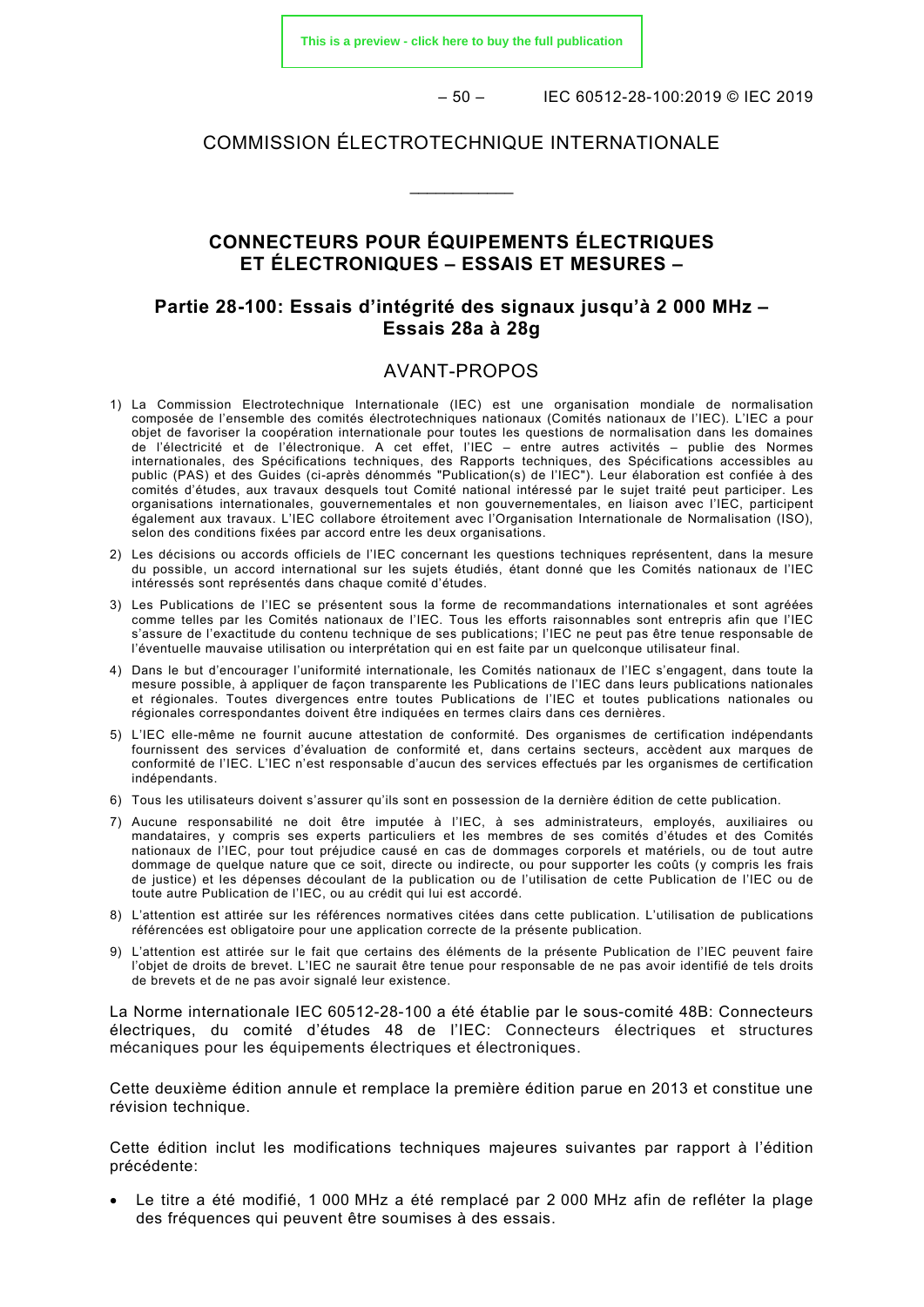IEC 60512-28-100:2019 © IEC 2019 – 51 –

• Tous les tableaux et toutes les exigences ont été révisés jusqu'à 2 000 MHz.

Le texte de cette Norme internationale est issu des documents suivants:

| <b>FDIS</b>   | Rapport de vote |
|---------------|-----------------|
| 48B/2756/FDIS | 48B/2766/RVD    |

Le rapport de vote indiqué dans le tableau ci-dessus donne toute information sur le vote ayant abouti à l'approbation de cette norme.

Ce document a été rédigé selon les Directives ISO/IEC, Partie 2.

Les futures normes de cette série porteront dorénavant le nouveau titre général cité cidessus. Le titre des normes existant déjà dans cette série sera mis à jour lors de la prochaine édition.

Une liste de toutes les parties de la série IEC 60512, sous le titre général *Connecteurs pour équipements électriques et électroniques – Essais et mesures* peut être consultée sur le site web de l'IEC.

Le comité a décidé que le contenu de ce document ne sera pas modifié avant la date de stabilité indiquée sur le site web de l'IEC sous "http://webstore.iec.ch" dans les données relatives au document recherché. A cette date, le document sera

- reconduit,
- supprimé,
- remplacé par une édition révisée, ou
- amendé.

**IMPORTANT – Le logo "***colour inside***" qui se trouve sur la page de couverture de cette publication indique qu'elle contient des couleurs qui sont considérées comme utiles à une bonne compréhension de son contenu. Les utilisateurs devraient, par conséquent, imprimer cette publication en utilisant une imprimante couleur.**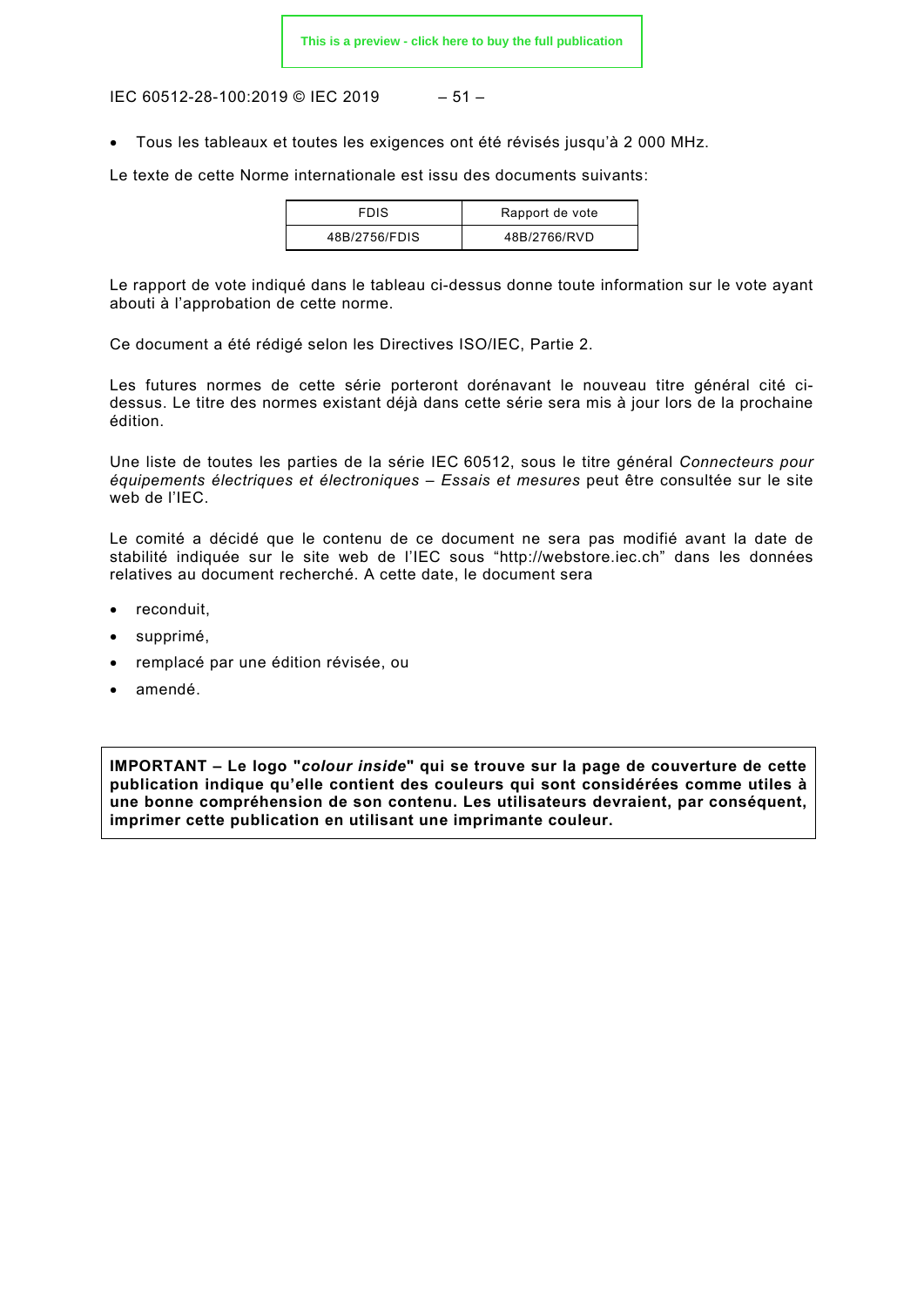$-52 -$  IEC 60512-28-100:2019 © IEC 2019

# **CONNECTEURS POUR ÉQUIPEMENTS ÉLECTRIQUES ET ÉLECTRONIQUES – ESSAIS ET MESURES –**

# **Partie 28-100: Essais d'intégrité des signaux jusqu'à 2 000 MHz – Essais 28a à 28g**

### <span id="page-16-0"></span>**1 Domaine d'application**

La présente partie de l'IEC 60512 spécifie les méthodes d'essai d'intégrité des signaux et de qualité de transmission pour des connecteurs spécifiés dans les parties respectives des normes IEC 60603-7, IEC 61076-1, IEC 61076-2 et IEC 61076-3 pour des applications de matériel de connexion jusqu'à 2 000 MHz. Elle s'applique également aux essais de connecteurs de fréquences inférieures, mais la méthodologie d'essai stipulée dans la spécification particulière pour tout connecteur donné reste l'essai de conformité de référence pour le connecteur en question. La liste ci-dessus de séries de normes concernant les connecteurs n'exclut pas le fait de faire référence au présent document dans d'autres normes publiées ou spécifications des fabricants de connecteurs.

Les procédures spécifiées ici sont:

- perte d'insertion, essai 28a;
- affaiblissement de réflexion, essai 28b;
- paradiaphonie (NEXT), essai 28c;
- télédiaphonie (FEXT), essai 28d;
- perte de conversion transverse (TCL), essai 28f;
- perte de transfert de conversion transverse (TCTL), essai 28g.

Les autres procédures citées ici en référence sont:

- impédance de transfert  $(Z_T)$ , voir l'IEC 60512-26-100, essai 26e;
- pour l'affaiblissement de couplage  $(a<sub>c</sub>)$ , voir l'IEC 62153-4-12.

#### <span id="page-16-1"></span>**2 Références normatives**

Les documents suivants cités dans le texte constituent, pour tout ou partie de leur contenu, des exigences du présent document. Pour les références datées, seule l'édition citée s'applique. Pour les références non datées, la dernière édition du document de référence s'applique (y compris les éventuels amendements).

IEC 60050-581, *Vocabulaire Électrotechnique International (IEV) – Partie 581: Composants électromécaniques pour équipements électroniques* 

IEC 60169-15, *Connecteurs pour fréquences radioélectriques – Partie 15: Connecteurs coaxiaux pour fréquences radioélectriques avec diamètre intérieur du conducteur extérieur de 4,13 mm (0,163 in) à verrouillage à vis – Impédance caractéristique 50 ohms (type SMA)*

IEC 60512-1, *Connecteurs pour équipements électriques et électroniques – Essais et mesures – Partie 1: Spécification générique*

IEC 60512-26-100, *Connecteurs pour équipements électroniques – Essais et mesures – Partie 26-100: Montage de mesure, dispositifs d'essai et de référence et mesures pour les connecteurs conformes à l'IEC 60603-7 – Essais 26a à 26g*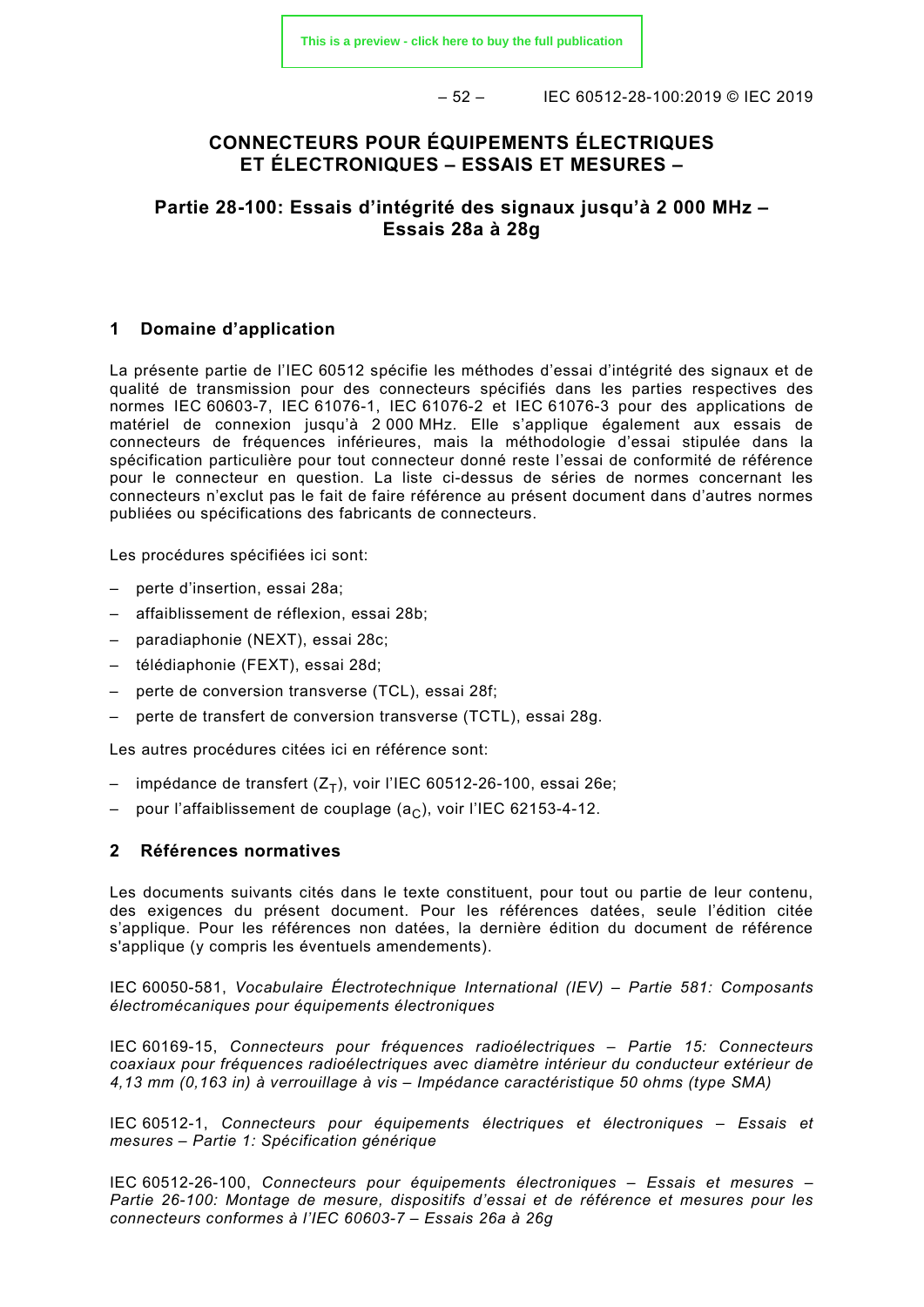IEC 60512-28-100:2019 © IEC 2019 – 53 –

IEC 60512-27-100, *Connecteurs pour équipements électroniques – Essais et mesures – Partie 27-100: Essais d'intégrité des signaux jusqu'à 500 MHz sur les connecteurs de la série IEC 60603-7 – Essais 27a à 27g*

IEC PAS 60512-27-200, *Connecteurs for electrical and electronic equipment – Tests and measurements – Part 27-200: Additional specifications for signal integrity tests up to 2 000 MHz on IEC 60603-7 series connectors – Tests 27a to 27g (disponible en anglais seulement)* 

IEC 60512-29-100*, Connecteurs pour équipements électroniques – Essais et mesures – Partie 29-100: Essais d'intégrité des signaux jusqu'à 500 MHz sur les connecteurs de type M12 – Essais 29a à 29g*

IEC 60603-7, *Connecteurs pour équipements électroniques – Partie 7: Spécification particulière pour les fiches et les embases non écrantées à 8 voies*

IEC 60603-7-1, *Connecteurs pour équipements électroniques – Partie 7-1: Spécification particulière pour les fiches et les embases écrantées à 8 voies*

IEC 60603-7-2, *Connecteurs pour équipements électroniques – Partie 7-2: Spécification particulière pour les fiches et les embases non blindées à 8 voies pour la transmission de données à des fréquences jusqu'à 100 MHz*

IEC 60603-7-3, *Connecteurs pour équipements électroniques – Partie 7-3: Spécification particulière pour les fiches et les embases blindées à 8 voies pour la transmission de données à des fréquences jusqu'à 100 MHz*

IEC 60603-7-4, *Connecteurs pour équipements électroniques – Partie 7-4: Spécification particulière pour les fiches et les embases non blindées à 8 voies pour la transmission de données à des fréquences jusqu'à 250 MHz*

IEC 60603-7-5, *Connecteurs pour équipements électroniques – Partie 7-5: Spécification particulière pour les fiches et les embases blindées à 8 voies pour la transmission de données à des fréquences jusqu'à 250 MHz*

IEC 60603-7-7, *Connecteurs pour équipements électroniques – Partie 7-7: Spécification particulière pour les fiches et les embases blindées à 8 voies pour la transmission de données à des fréquences jusqu'à 600 MHz*

IEC 60603-7-41, *Connecteurs pour équipements électroniques – Partie 7-41: Spécification particulière pour les fiches et les embases non blindées à 8 voies pour la transmission de données à des fréquences jusqu'à 500 MHz*

IEC 60603-7-51, *Connecteurs pour équipements électroniques – Partie 7-51: Spécification particulière pour les fiches et les embases blindées à 8 voies pour la transmission de données à des fréquences jusqu'à 500 MHz*

IEC 60603-7-71, *Connecteurs pour équipements électroniques – Partie 7-71: Spécification particulière pour les fiches et les embases blindées à 8 voies pour la transmission de données à des fréquences jusqu'à 1 000 MHz*

IEC 60603-7-81, *Connecteurs pour équipements électroniques – Partie 7-81: Spécification particulière pour les fiches et les embases blindées à 8 voies pour la transmission de données à des fréquences jusqu'à 2 000 MHz*

IEC 60603-7-82, *Connecteurs pour équipements électroniques – Partie 7-82: Spécification particulière pour les fiches et les embases écrantées à 8 voies et 12 contacts pour la transmission de données à des fréquences jusqu'à 2 000 MHz*